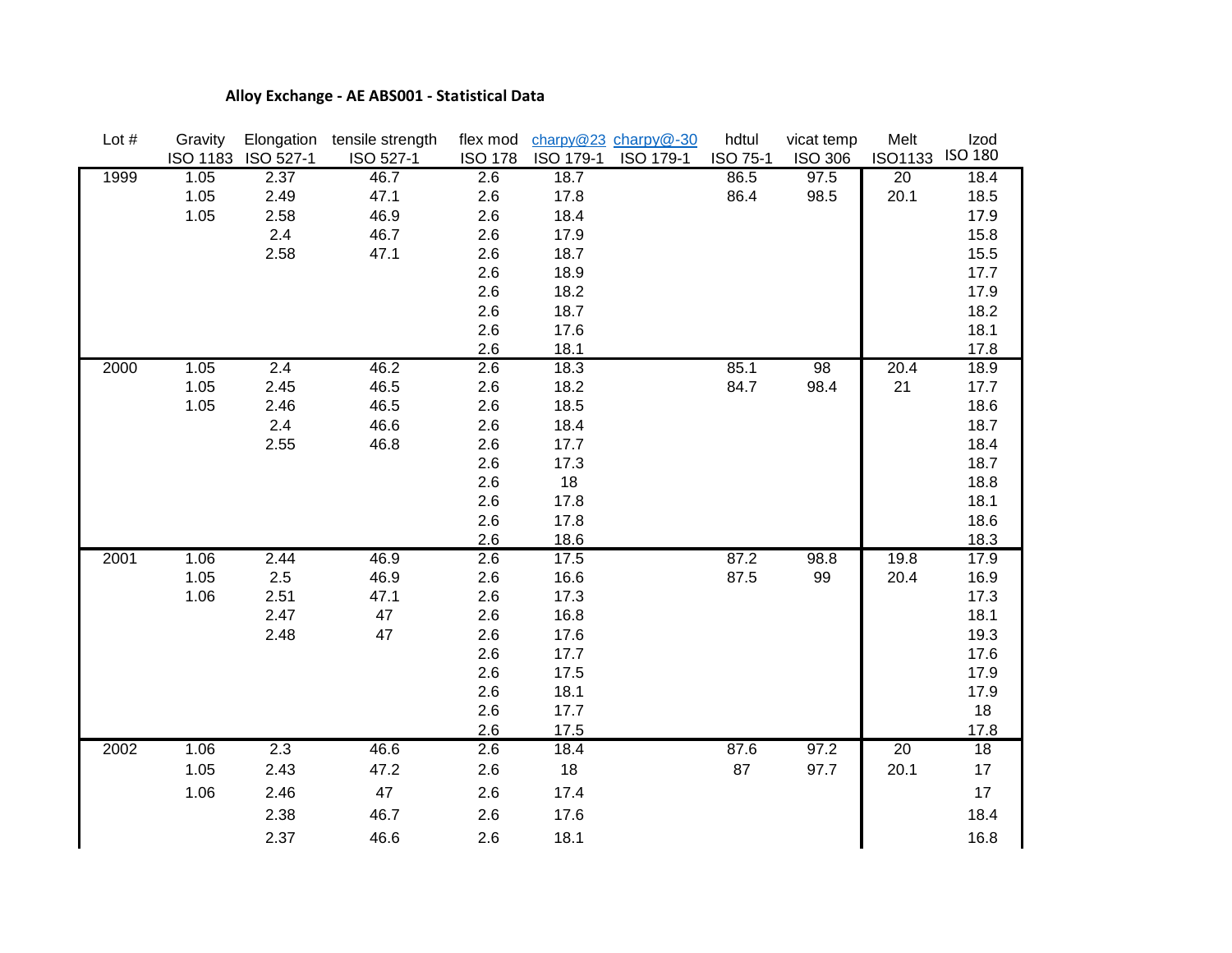|      |          |      |        | $2.6\,$ | 18.5   |         |      |      |      | 17.2 |
|------|----------|------|--------|---------|--------|---------|------|------|------|------|
|      |          |      |        | 2.6     | $18\,$ |         |      |      |      | 17.9 |
|      |          |      |        | 2.6     | 17.3   |         |      |      |      | 18   |
|      |          |      |        | 2.6     | 17.6   |         |      |      |      | 17.3 |
|      |          |      |        | 2.6     | 17.6   |         |      |      |      | 18.1 |
| 2003 | $1.05\,$ | 2.56 | 47     | 2.6     | 18     |         | 87.5 | 98   | 19.9 | 19.3 |
|      | $1.05\,$ | 2.67 | $47\,$ | $2.6\,$ | 17.9   |         | 85.3 | 99   | 19.6 | 19   |
|      | 1.06     | 2.52 | 47     | $2.6\,$ | 18.3   |         |      |      |      | 19.1 |
|      |          | 2.57 | 47.3   | $2.6\,$ | 19     |         |      |      |      | 20.2 |
|      |          | 2.67 | 47.4   | 2.6     | 20.3   |         |      |      |      | 18.3 |
|      |          |      |        | $2.6\,$ | 18.7   |         |      |      |      | 19.6 |
|      |          |      |        | 2.6     | 19.4   |         |      |      |      | 19.7 |
|      |          |      |        | $2.6\,$ | 18.4   |         |      |      |      | 19.4 |
|      |          |      |        | 2.6     | 18.6   |         |      |      |      | 19.1 |
|      |          |      |        | 2.6     | 18.6   |         |      |      |      | 18.5 |
| 2006 | $1.05\,$ |      | 45.6   | $2.5\,$ | 16.5   |         | 87.3 | 98.2 | 20.1 |      |
|      | 1.06     |      | 46.5   | 2.5     | 16.9   |         | 86.7 | 98.9 | 20   |      |
|      | 1.05     |      | 46.6   | 2.4     | $17$   |         |      |      |      |      |
|      |          |      | 46.2   | 2.5     | 16.8   |         |      |      |      |      |
|      |          |      | 46.6   | $2.5\,$ | 17     |         |      |      |      |      |
|      |          |      |        | 2.5     | 16.6   |         |      |      |      |      |
|      |          |      |        | 2.5     | 17.2   |         |      |      |      |      |
|      |          |      |        | 2.5     | 18.2   |         |      |      |      |      |
|      |          |      |        | $2.5\,$ | 17.6   |         |      |      |      |      |
|      |          |      |        | $2.5\,$ | 17.1   |         |      |      |      |      |
| 2015 |          |      |        |         |        | 7.4     |      |      |      |      |
|      |          |      |        |         |        | $7.1\,$ |      |      |      |      |
|      |          |      |        |         |        | 8.9     |      |      |      |      |
|      |          |      |        |         |        | $7.7$   |      |      |      |      |
|      |          |      |        |         |        | $\,8\,$ |      |      |      |      |
|      |          |      |        |         |        | $7.8$   |      |      |      |      |
|      |          |      |        |         |        | $8.4\,$ |      |      |      |      |
|      |          |      |        |         |        | 7.3     |      |      |      |      |
|      |          |      |        |         |        | $8.1\,$ |      |      |      |      |